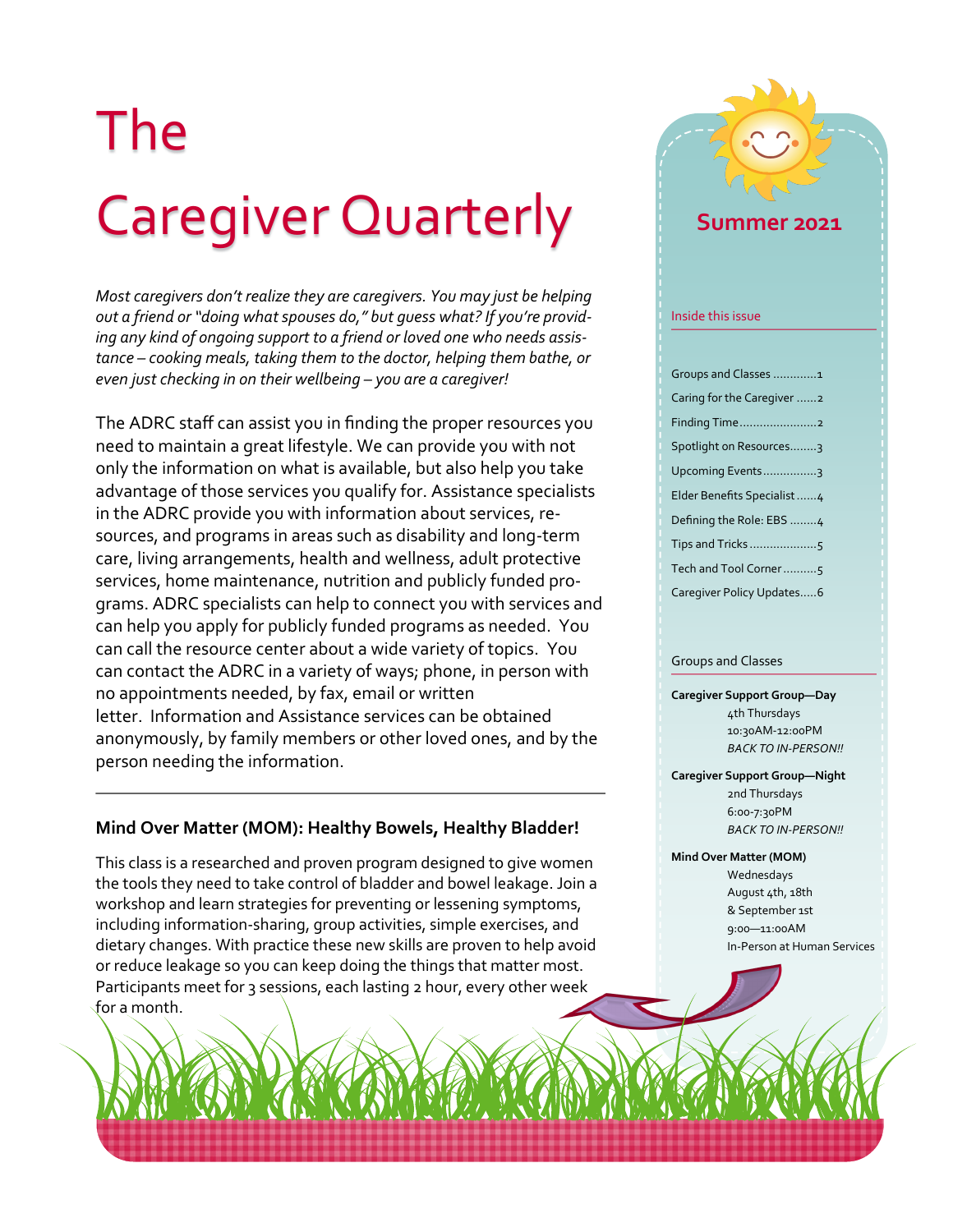# Caring for the Caregiver

#### **The Medicinal Power of Journaling**

When all a caregiver is able to think about are the tasks they have to do next and can only focus on the person in front of them and what they might do next, then the person is more likely to feel overwhelmed and lose their sense of themselves.

It is important for caregivers to reflect on what they are going through to stand apart from their long lists of chores and the person that they are helping. There is something about recording what is happening to us and our emotional reactions that enables caregivers to stand apart from the onrush of tasks and crises they're immersed in and observe what they're going through, reflect on its greater meanings and feel more in control.



Consider using a caregiver journal to learn from the caregiving experience. There is no right or wrong way to journal.

You may be able to make positive meanings and reflect on the little victories. Some journals may be filled with worry lists or angry diatribes at a loved one's doctors. Journals may be used as a means of monitoring your own thoughts and moods. Still others keep gratitude journals in which they write down small moments of joy or humor experienced that day for which they felt grateful, as proof that caregiving isn't always gloom, doom and drudgery.

*"I have not failed. I've just found 10,000 ways that won't work." - Thomas Edison*

## Finding Time

#### **Downsizing Holiday Expectations**

Does the thought of an upcoming holiday tradition or family event have you feeling worried instead of excited? Let's try to find some ways to reevaluate expectations of involvement.

#### Identify Priorities

*The holidays are a marathon, not a sprint! Pace yourself. What do you want to do and when? Who do you want to see?*

#### Plan Early

*Try to plan at least one activity that is important to you. Feel free to initiate activities with family and friends.* 

Communicate Clearly *Communicate clearly how others can assist or sup-* *port you. Have needs changed from last year? Let them know.*

Know Your Limits *Do you normally cook and clean for the holidays? Maybe only cook one meal. Store-bought is also okay!*

#### Know Their Limits

*Does your loved one need space to decompress? Maybe they can only visit for an hour or two. Communicate this with family and schedule accordingly.* 

#### Celebrate Stories

*Have family sit and listen to the stories your loved one is sharing. Have family photos, home movies, and familiar music available in a quiet area for them.*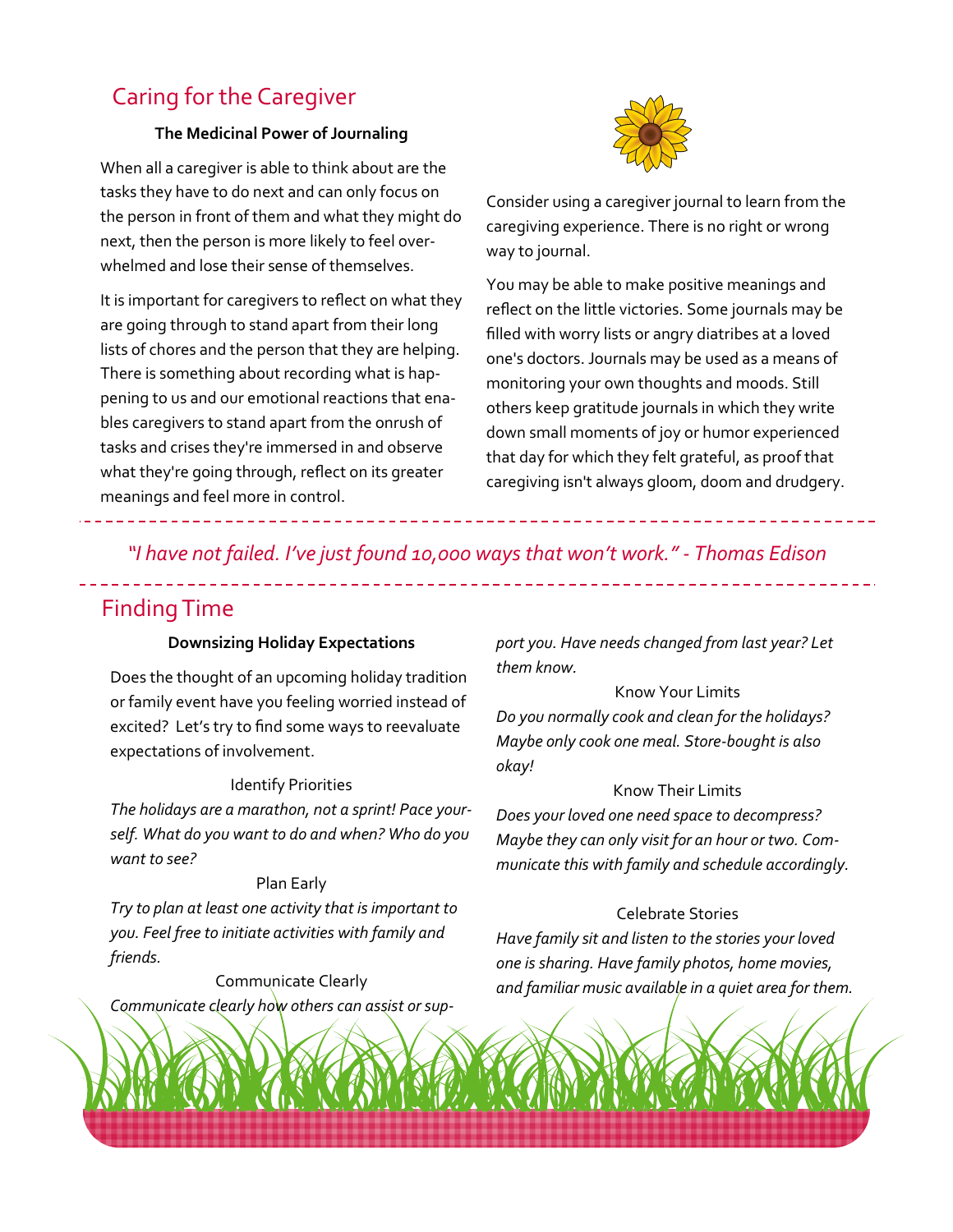#### Upcoming Events

July 8th - Building Coping Skills During Times of Stress Presented by: Matt Jandrisevits, Ph.D. and Rosa Kim, M.D. Held virtually via zoom. Register here: https://www.dhs.wisconsin.gov/ wppnt/2021.htm. 11:00AM - 12:ooPM. July 16th - Dementia Outreach Specialist Q&A Panel Please join us for an informal question and answer panel with Dementia Outreach Specialists. Register here: https://www.alzwisc.org/events-calendar/. 3rd Friday each month. 10:30 - 11:30AM. July 16th - Tips & Tricks to Promote a Calming Environment Join us for a webinar discussing some things you can do to provide an environment that promotes keeping people in a calm state. Register here: https://rcaw.gnosishosting.net/Events/Calendar. 12:00 - 1:00PM. July 20th - Caregiver Stress and Compassion Fatigue This session will give caregivers the tools needed to assess their stress and health levels and what to expect during the course of the disease. To attend: https://www.wellmedcharitablefoundation.org/caregiversupport-caregiver-teleconnection-events/zoom-caregiver-stress-andgrief-and-compassion-fatigue/ 11:00AM-12:00PM July 28th - August 25th - DCS Book Club! Join us for a weekly virtual book club to discuss the book *The High Octane Brain* by Dr. Michelle Braun. The book helps people create a Brain Health Action Plan to maximize brain health and longevity, along with reducing and delaying the development of Alzheimer's. Wednesdays 10AM-11AM for 5 weeks. To attend, contact the ADRC at 608-328-9499. August 6th - Charity Golf Tournament for Dementia Alzheimer's and Dementia Alliance of Wisconsin (ADAW) and the Prairie Du Chien Country Club putting on tournament. 38485 Country Club Drive, Prairie Du Chien, WI 53821. For more information on entry fees, see here: https://www.alzwisc.org/ event/golf-tournament-for-dementia/. Event starts at 8AM with a 9AM tee time. September 30th - A Caregiver's Experience with Dementia *Other Me's* is a detailed, personal account of how Jim Adams and his family dealt with the final two years of his wife's struggle with Lewy Body Dementia and Parkinson's Disease. To attend, see here: https://calendar.uwec.edu/event/12846-acaregivers-experience-with-dimentia. 12:30 - 1:30PM.

### Spotlight on Resources

*For a comprehensive listing of resources in the 2020-21 ADRC resource guide, please call 608-328-9499 or visit adrcgreencounty.org.*

#### **ADRC Offers Support to Caregivers though its Adult Day Center, Hand in Hand**

Hand in Hand offers a supported outing for older adults who are experiences changes in their cognitive and/or physical abilities as they age.

Hand in Hand structures daily activities to promote physical and brain health, while adapting to the needs of older adults. Activities range from physical exercise routines, creative crafts, brain stimulating games, guest speakers and more. Transportation to and from the center are provided as well as a nutritious meal that meets  $1/3$  of the dietary guidelines for an older adult.

Hand in Hand is not just for the person attending, but also for the caregiver. The caregiver receives 5½ hours of respite knowing that their loved one is somewhere being well taken care of. With the shortage of supportive homecare workers, attending Hand in Hand is an easy way for a caregiver to get a much-needed break. The cost of Hand in Hand is \$65/day; a very reasonable price in comparison to the cost of hiring an in-homecare workers. Scholarships are available to participants based on eligibility.

Hand in Hand Adult Day Center is open Tuesdays & Fridays from 9:30-2:30 PM in Monroe. Transportation to and from the day center can be arranged for any person in Green County. All ADRC vehicles are handicap accessible and equipped with ramps and lifts for those with walkers or wheelchairs.

To learn more about Hand in Hand, please contact Morgan Kennison, Aging Programs Coordinator at [mkennison@gchsd.org](mailto:mkennison@gchsd.org) or 608-328-9499.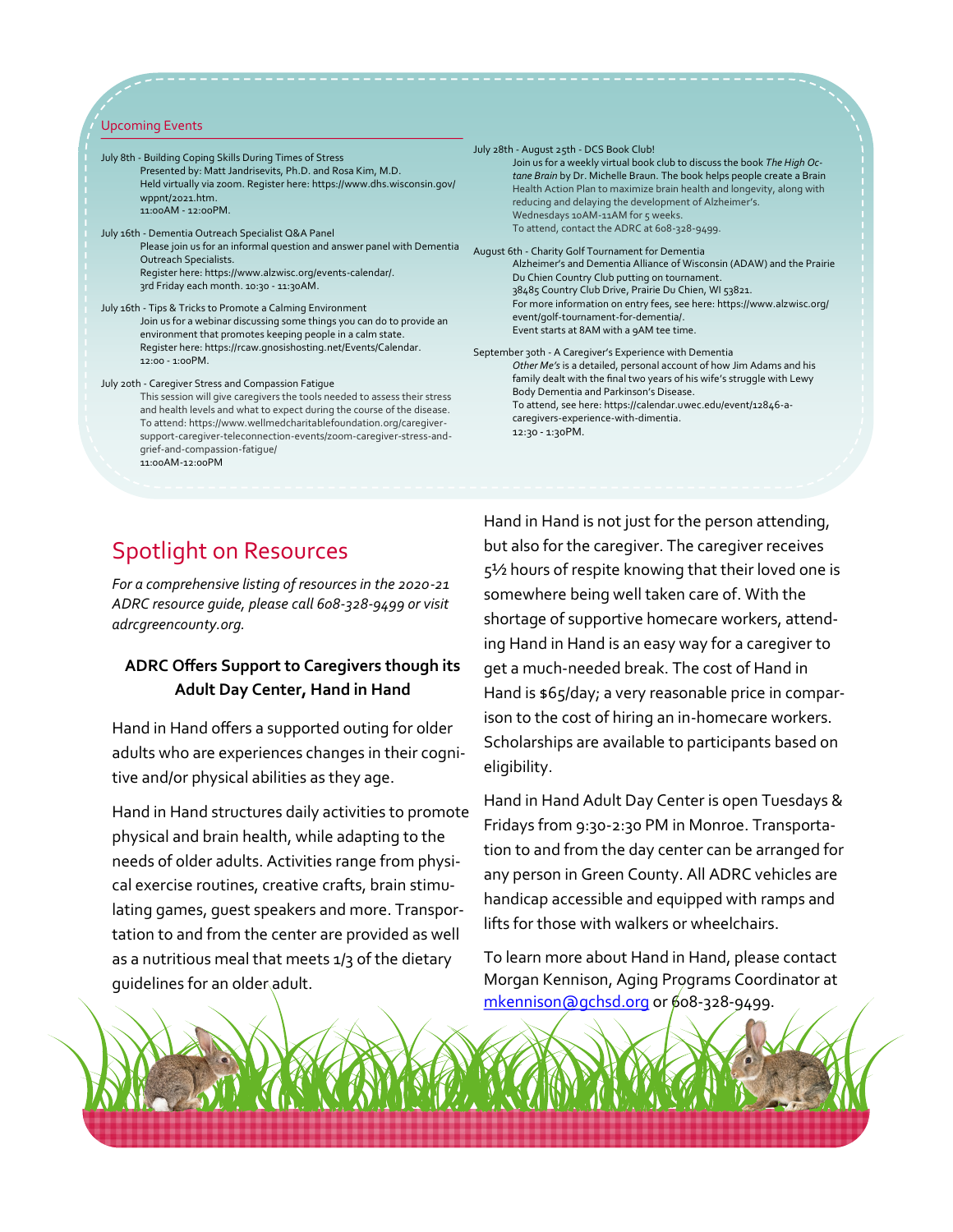#### Defining the Role: DCS

The Dementia Care Specialist (DCS) is a person employed by the Aging and Disability Resource Center (ADRC) who is responsible for assisting individuals and families living with in the community to be able to remain active and in their homes for as long as possible.

The DCS also provides training to ADRC staff, local businesses, organizations, churches, and community groups to be knowledgeable about dementia and be able to serve in a supportive, helpful manner. This is known as the "Dementia-Friendly" initiative across Wisconsin.

DCS can also assist with:

- **Memory Screening**
- Future Planning
- **Resources**
- **Education**

Who should contact a DCS?

- Anyone experiencing changes in memory, thinking, or communication abilities.
- Caregivers that are providing assistance to persons experiencing above symptoms of dementia.
- Caregivers that are overwhelmed.
- Persons with early-stage diagnoses who want to be proactive about their health

# **Bonnie: Your DCS**

*Bonnie Beam-Straz, is your Dementia Care Specialist for the ADRC of Southwest Wisconsin, covering Green, Grant, Lafayette, and Iowa counties. She wrote a letter to you to introduce herself!*

"Prior to coming to Green County I worked as a care manager in Family Care (Community Care, Inc. in Walworth County). A large portion of my career has been working for the Alzheimer's Association (5 years at the Rockford office and 10 years out of the Milwaukee office). I have also worked as a geriatric care manager/LCPC at a comprehensive geriatric health services provider and was an executive director for a memory care facility.

I was born and raised in Woodstock, Illinois. I have 8 siblings (5 sisters and 3 brothers) who live throughout the United States. My husband and I married in our early 40's. We have 1 son (my step-son) Bradley who is 26 years old. We moved to Wisconsin 11 years ago. A few things we enjoy doing are traveling to historic sites, going to concerts, watching classic comedies and birding. I love to go to flea markets, antique shops, dabble in gardening and do counted cross-stitch/crafting.

Starting July 28<sup>th</sup> I will be offering a virtual book club. The book of discussion will be "High Octane Brain: 5 Science-Based Steps to Sharpen Your Memory and Reduce Your Risk of Alzheimer's" by Dr. Michelle Braun, neuropsychologist. The sessions will run for 6 consecutive Wednesdays from 10:00 until 11:00am.

Please allow me to utilize my skills and knowledge to assist any of you who are caring for a person with dementia, want to have an increased understanding about dementia/memory loss; or are curious about improving one's brain health. Together we can increase awareness and make the county more dementia friendly. To register for the book club or have questions please call the ADRC at 608-328-9499 and ask to be directed to me."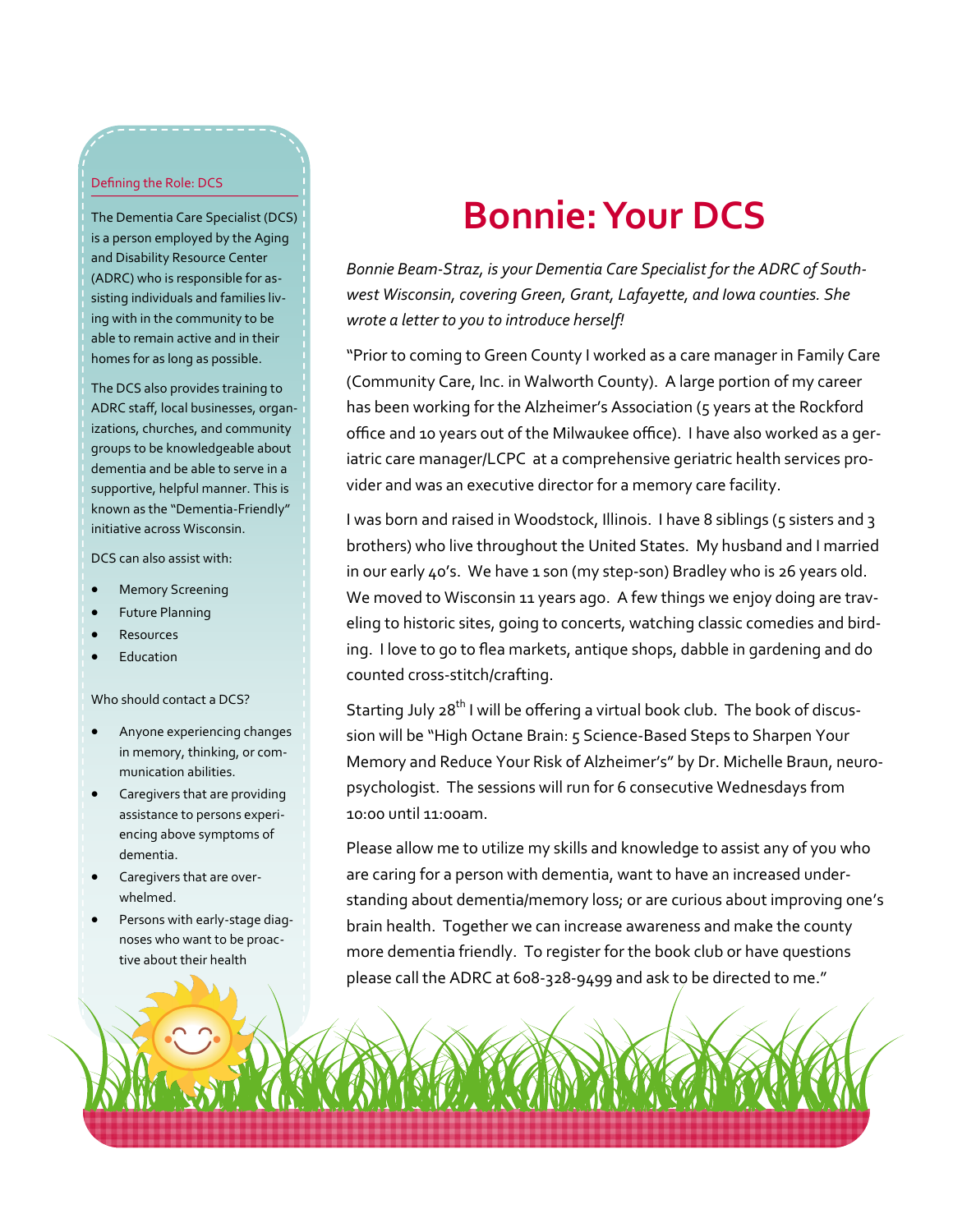

# Tips and Tricks

#### **Communicating with Employers About Caregiving**

Many families have experienced caregiving. If you talk with colleagues or supervisors, their understanding and helpfulness may surprise you.

Here are some tips and things to keep in mind when talking to your employer:

- 1. Start by describing your caregiving circumstances and the situation you are in. Don't forget, you are in charge of how much of your situation you feel comfortable sharing.
- 2. Talk to your employer sooner rather than later. This can help you come up with a plan in

case of an emergency or crisis. It can also give you a chance to talk about what kind of flexibility or support you may need in the future.

- 3. Emphasize your commitment to being productive at work and discuss ways to meet your work responsibilities while you're caregiving. When you do need help, be straightforward and direct.
- 4. Write up a plan that both you and your employer are comfortable with. Thank your employer for understanding.
- 5. Inform your employer if your caregiver circumstances change or progress.

### *"We accept the love we think we deserve." - Stephen Chbosky*

# Tools and Tech Corner

Joy for All Companion Pets are designed to bring comfort, companionship, and fun to older adults. The ease of care and convenience paired with technology makes for the best possible experience for older adults and their caregivers.

To many, pets are considered part of the family and can make it very difficult to care for when one ages or leave behind when more care is needed than in-home supports can provide. These companion pets may be the perfect solution. They also provide a safe alterative for those with disabilities where caring for a live pet may be too difficult.

> *Have Questions? Need funding? Contact the ADRC at 608-328-9499.*